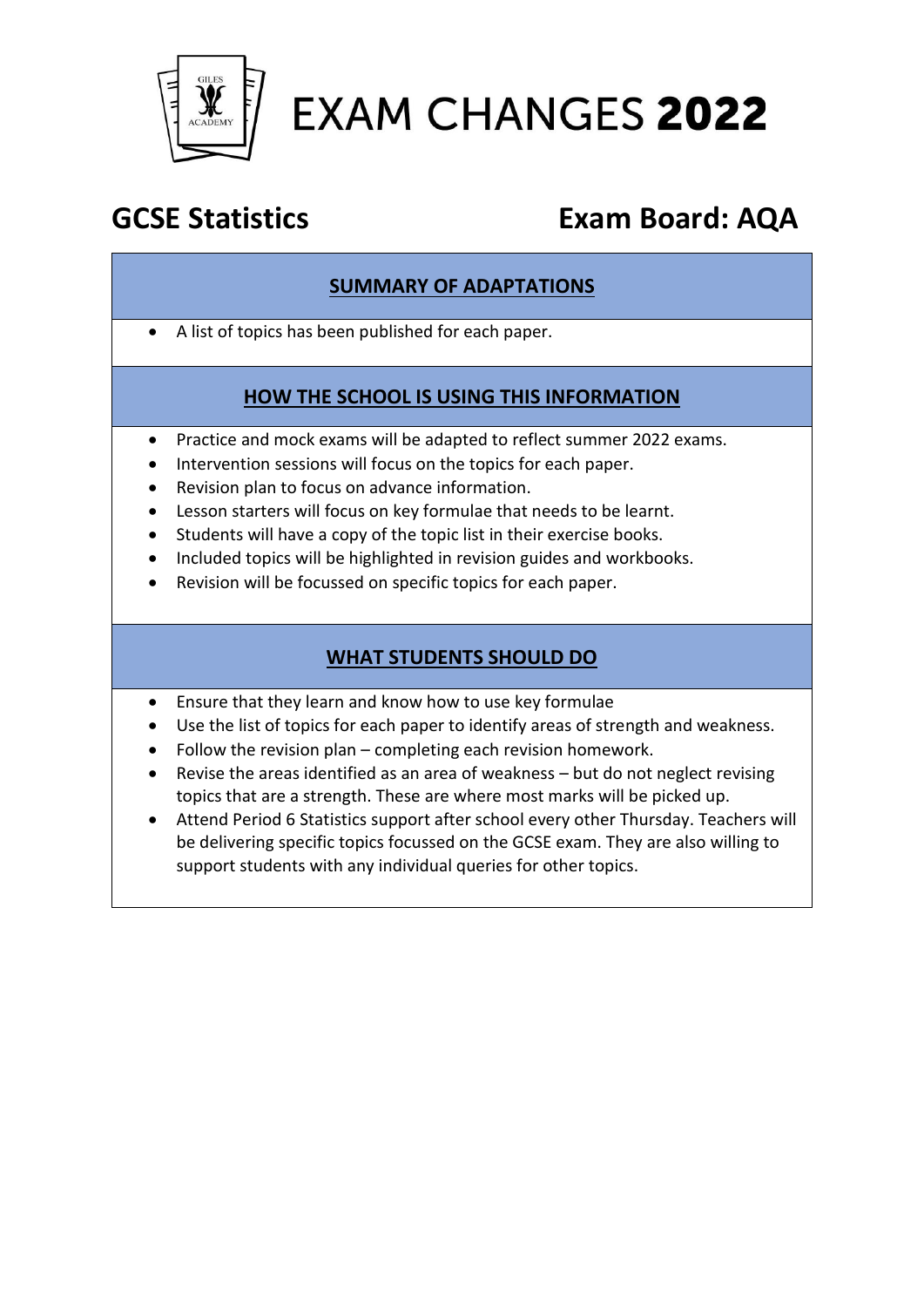## **FORMULAE THAT MUST BE LEARNT**

#### **Formula required**

In order to carry out stratification, calculating the percentage or proportion of an amount:

 $\frac{x}{100}$  × amount

Calculating the angle for a sector in a pie chart:

 $\frac{x}{\text{total}}$  × 360

Calculation of arithmetic mean:

$$
\overline{x} = \frac{\sum fx}{\sum f}
$$

Range = highest value - lowest value

Interquartile range (IQR) = upper quartile  $-$  lower quartile

Probability =  $\frac{\text{Number of favourable outcomes}}{\text{Total price}}$ Total number of outcomes

4 point moving average =  $\frac{x_1 + x_2 + x_3 + x_4}{4}$ 

Calculate double mean point ( $\bar{x}, \bar{y}$ ):

$$
\overline{x} = \frac{\sum fx}{\sum f}, \ \overline{y} = \frac{\sum fy}{\sum f}
$$

Formulae for independent events:

 $P(A \text{ and } B) = P(A) \times P(B)$ 

 $P(A | B) = P(A)$ 

 $P(B | A) = P(B)$ 

Formula for conditional probability

 $P(B | A) = \frac{P(A \text{ and } B)}{P(A)}$ 

Index number =  $\frac{\text{current value of item}}{\text{value in base year}} \times 100$ 

Formula that students should be able to use, but need not memorise. These can be given in the assessment, either in the appropriate question, or in a list from which students select

and apply as appropriate.



Rates of change (eg Birth rate =  $\frac{\text{number of births } \times 1000}{\text{total population}}$ )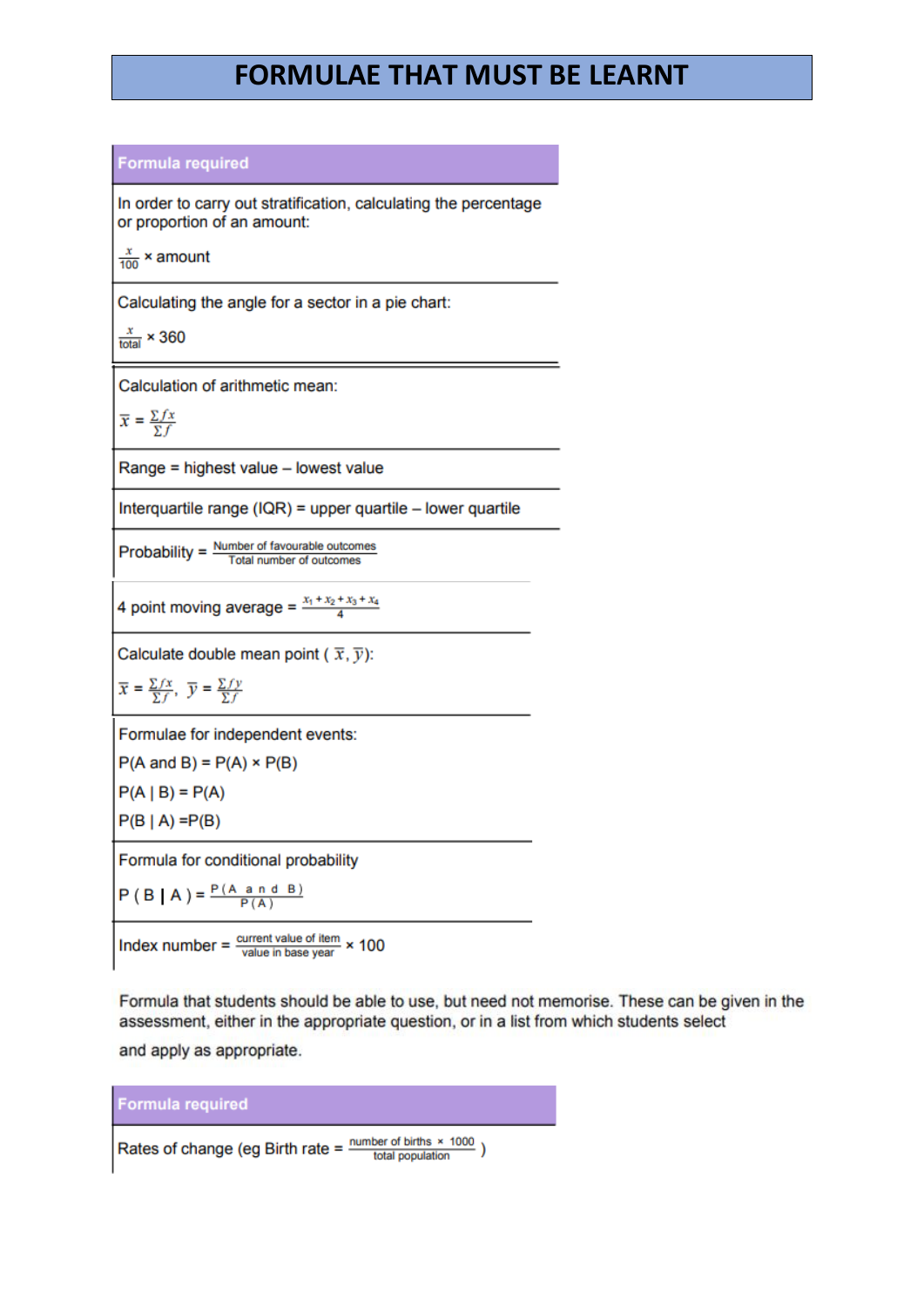| <b>STATISTICS FOUNDATION PAPER 1 - TOPIC LIST</b> |
|---------------------------------------------------|
| SELECTION AND COLLECTION OF DATA                  |
| Hypothesis                                        |
| Types of data                                     |
| Primary and secondary data                        |
| Data Source                                       |
| Random sample                                     |
| Collected data                                    |
| Processing data                                   |
| Reliability                                       |
| PRESENTATIONS AND THEIR INTERPRETATION            |
| Pictogram                                         |
| Tally chart                                       |
| Choropleth                                        |
| Population pyramid                                |
| Scatter diagram                                   |
| Bar chart                                         |
| Percentage composite bar chart                    |
| Appropriate diagram                               |
| Criticise diagram                                 |
| Secondary data table                              |
| Interpret graph                                   |
| <b>CALCULATION AND INTRPRETATION OF MEASURES</b>  |
| Skew                                              |
| <b>Trends</b>                                     |
| Moving average                                    |
| <b>Birth rate</b>                                 |
| Consumer price index                              |
| Index number                                      |
| Causation                                         |
| <b>PROBABILITY</b>                                |
| Simple probability                                |
| Risk                                              |
| Independent events                                |
| Two-way table                                     |